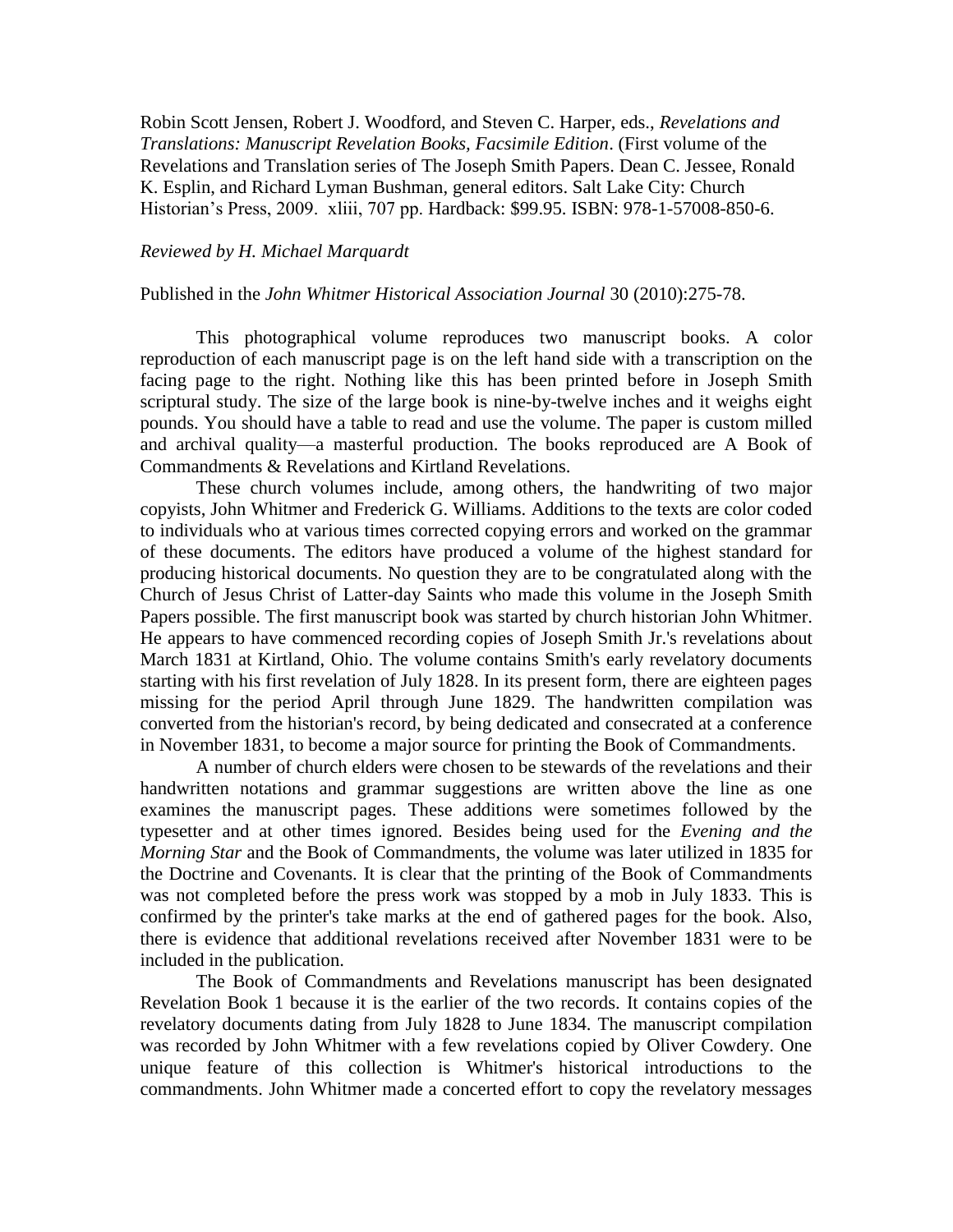of Joseph Smith into a permanent record. Keeping this book was a responsibility of his office as church historian for the next three years. In 1831, Whitmer also copied parts of Smith's Bible revision of the New Testament.

Three interesting documents are contained in Whitmer's record. The first one is a copy of the early 1830 revelation to go to Kingston, Upper Canada, to "sell a copyright" of the Book of Mormon. Though Hiram Page, William E. McLellin, and David Whitmer mention that a revelation was given by Joseph Smith, this is the only known copy (30- 31). An explanation of 1 Corinthians 7:14, printed in LDS and RLDS Doctrine and Covenants as section 74, was believed to be given in early 1832 based upon the *History of Joseph Smith*. This volume (60-61) indicates that it was given to Smith in 1830. A new item is what is termed "A Sample of pure language" (144), was given by Joseph Smith about March 1832. This is a question and answer document concerning the name of God. For example, a question is asked, "What is the Son Awman [Ahman]," with the answer, "It is the greatest of all the parts of Awman [Ahman] which is the Godhead the first born." This last document may relate to the gift of tongues or interpretation of languages.

The copies of the commandments are not always in chronological order, even though most are numbered. John Whitmer may have recorded the texts from copies in his possession. It is of interest that for LDS Doctrine and Covenants 21 (RLDS D&C 19) the revelation for Oliver Cowdery to ordain Joseph Smith was recorded as being "given at Fayette Seneca County State of New York" (26-27). This was corrected in the Book of Commandments chapter 22, to "given in Manchester, New-York." In the Book of Commandments, the day of the month was specific for six revelations given on April 6, 1830, and one message from an angel given on September 4, 1830.

The Book of Commandments and Revelations is listed as being housed in the LDS church historian's office in July 1858 and in an 1878 index of records. Joseph Fielding Smith, an apostle and church historian of the Church of Jesus Christ of Latterday Saints, retained John Whitmer's manuscript revelation book in his office safe. This safe was subsequently moved into the first presidency's walk-in vault after Joseph Fielding Smith became church president in 1970. There it remained until it was turned over to the LDS church history department. It could not be confirmed that the manuscript volume was on the inventory of Joseph Fielding Smith's safe, as access was denied though it is listed in works cited (687) in the reference material section. The Joseph Smith Papers Project began working with the manuscript in the middle of 2006. In that short period they have done a magnificent job.

When work recommenced for the Kirtland reprint of the *Evening and Morning Star* and for the 1835 Doctrine and Covenants, some of the prophet-president's revelations were modified. This brings us to the second manuscript volume: the Kirtland Revelations Book, started by Frederick G. Williams and Joseph Smith. This volume is now called Revelation Book 2. The manuscript includes a few copies of revelations given during 1829-1830, a note of events in March 1832, but it mainly covers the period 1831 through 1834. Especially useful is the identification and highlighting of where the handwriting of Joseph Smith appears when he copied texts.

One of the more interesting questions relates to the approximate time when Frederick G. Williams started transcribing copies of documents onto the pages of this volume. The editors speculate that this may have been as early as February or March 1832 (5, 406-9, 676, 684). No historical documentation is cited to support this dating.